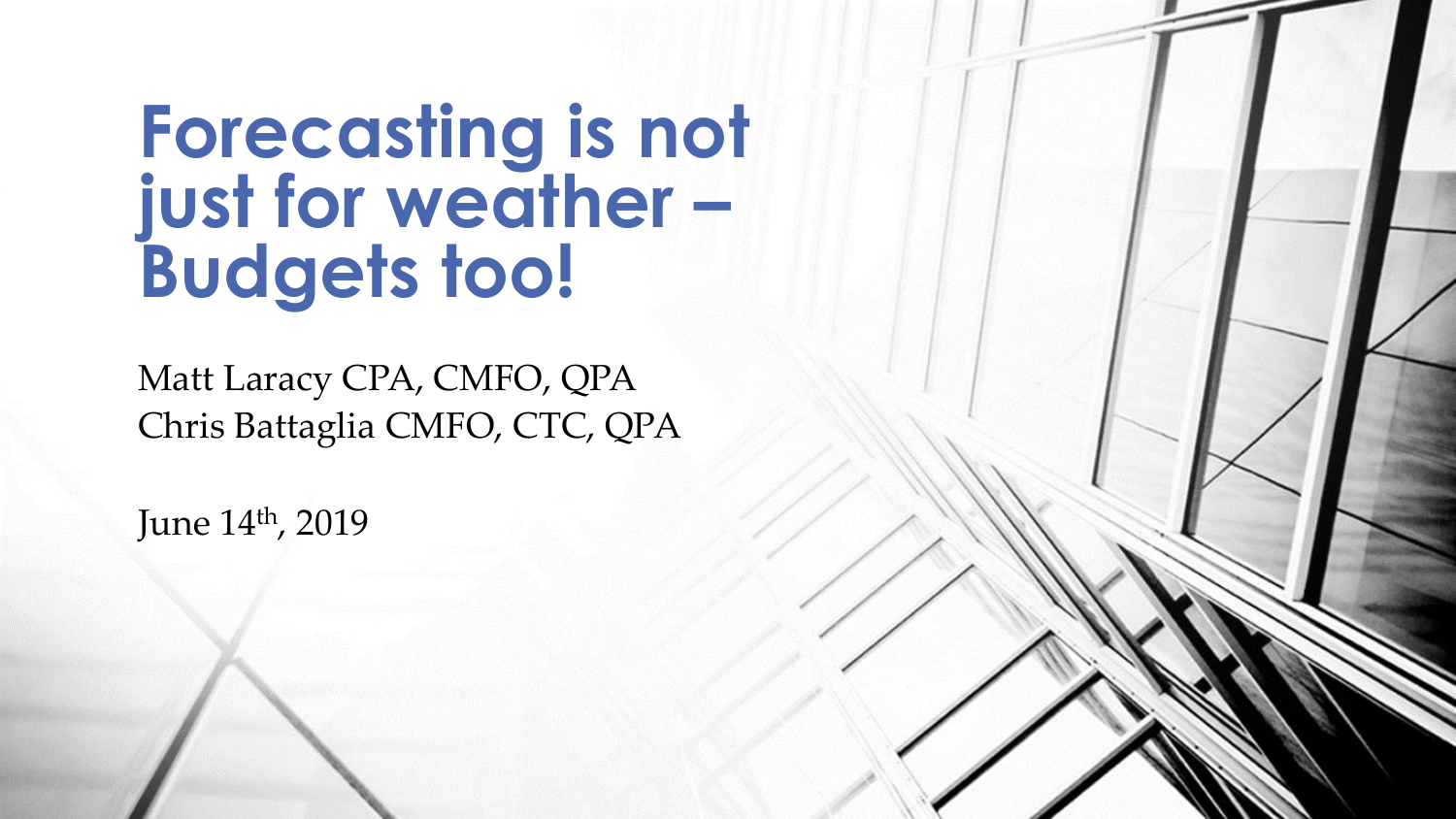### **Forecasting and Long-Term Financial Planning**

Benefits of forecasting our financial data and utilizing a long-term financial approach are clear:

- Achieve Goals
	- Improve credit rating and financial position
	- Provide residents with new/improved resources and programs
	- Implement tools to increase organizational efficiency
- Problem Solving and Avoidance
	- See problems coming before they are imminent
	- Financial flexibility to handle the unknown
- Efficient Planning
	- More focused budget workshops and meetings
	- Data and support readily available for discussion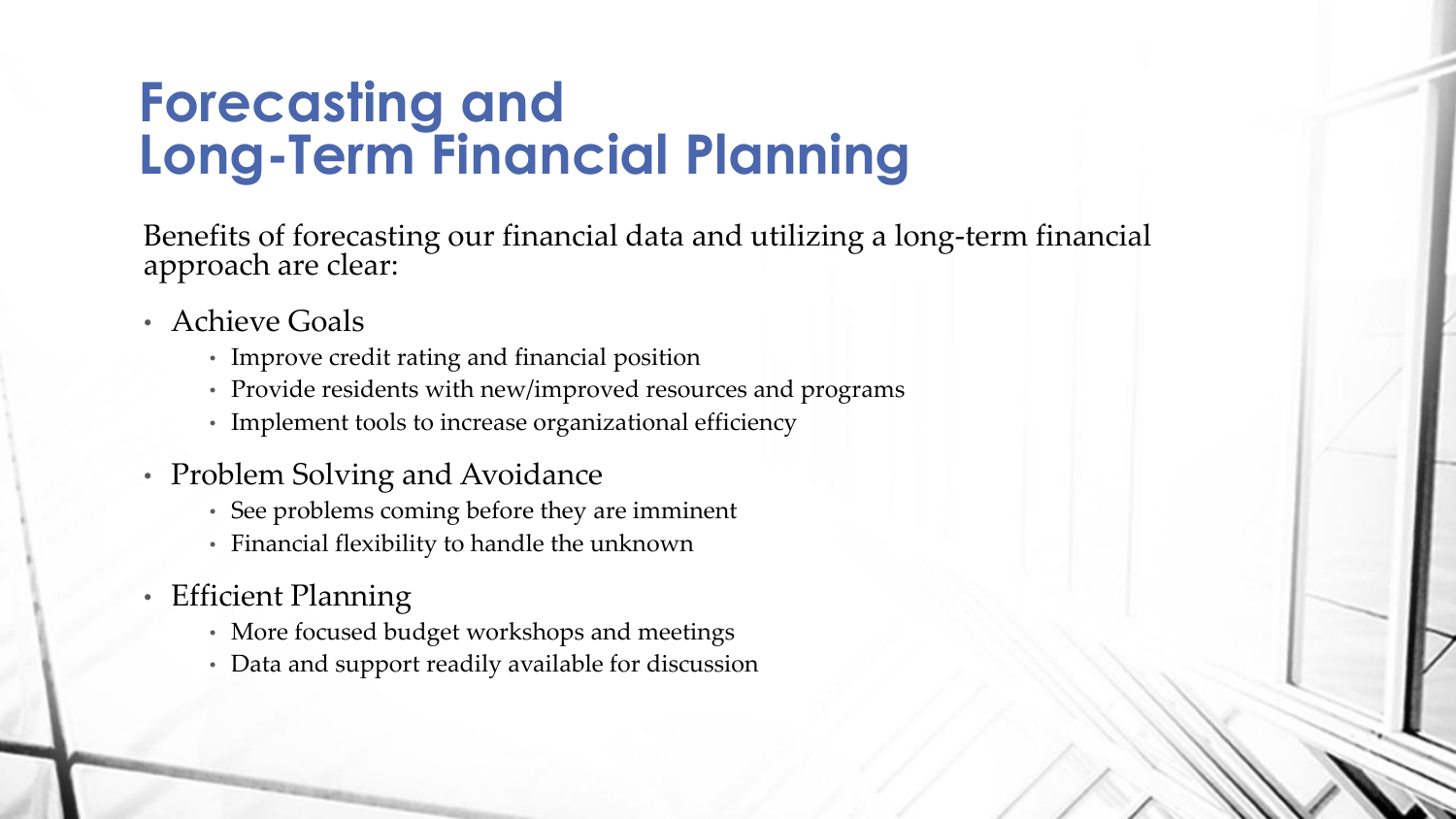### **Forecasting and Long-Term Financial Planning**

# Forecasting Long-Term Planning & Policy

- Financial forecasting is the process of projecting revenues and expenditures over a long-term period, using assumptions about economic conditions, future spending scenarios, and other variables.
- Long-term financial planning combines financial forecasting with strategizing. It is a highly collaborative process that considers future scenarios and helps governments navigate challenges where we can align our long-term objectives with our financial capacity.

Success in these areas requires collaboration at all levels of the organization:

- Assumptions required
- Defined policies required to guide Governing Body and decision makers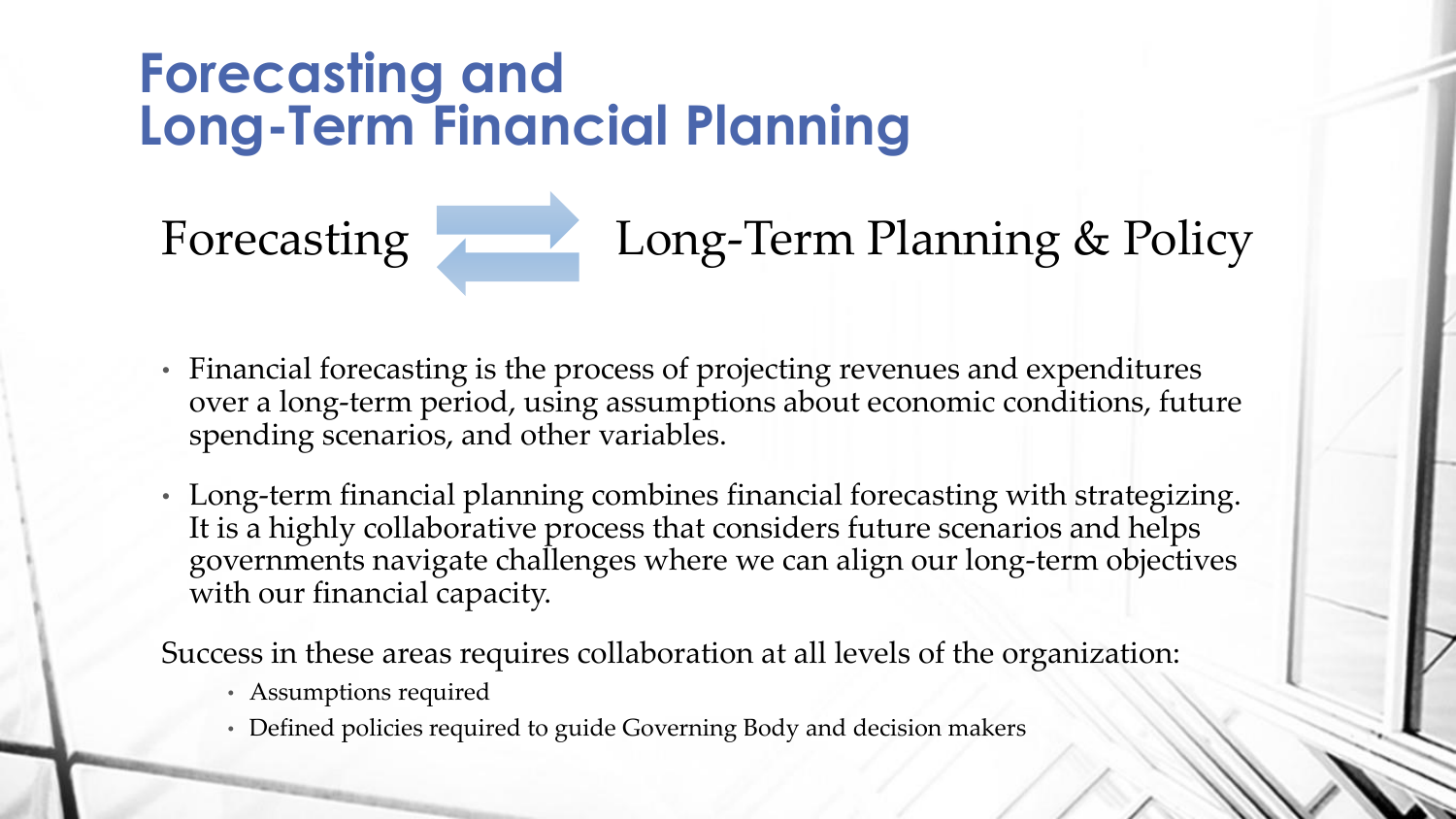## **Adopting Financial Policies**

Financial policies are central to a strategic, long-term approach to financial management. Some of the most powerful arguments in favor of adopting formal, written financial policies include their ability to help governments:

- 1. Institutionalize good financial management practices. Formal policies usually outlive their creators, and, thus, promote stability and continuity. They also prevent the need to re-invent responses to recurring issues.
	- Roadmap for Governing Body and decision makers
	- Restriction to outside pressures
- 2. Define boundaries. Financial policies define limits on the actions staff may take. The policy framework provides the boundaries within which staff can innovate in order to realize the organization's strategic intent.
	- Promotes safeguards and controls
	- Segregation of duties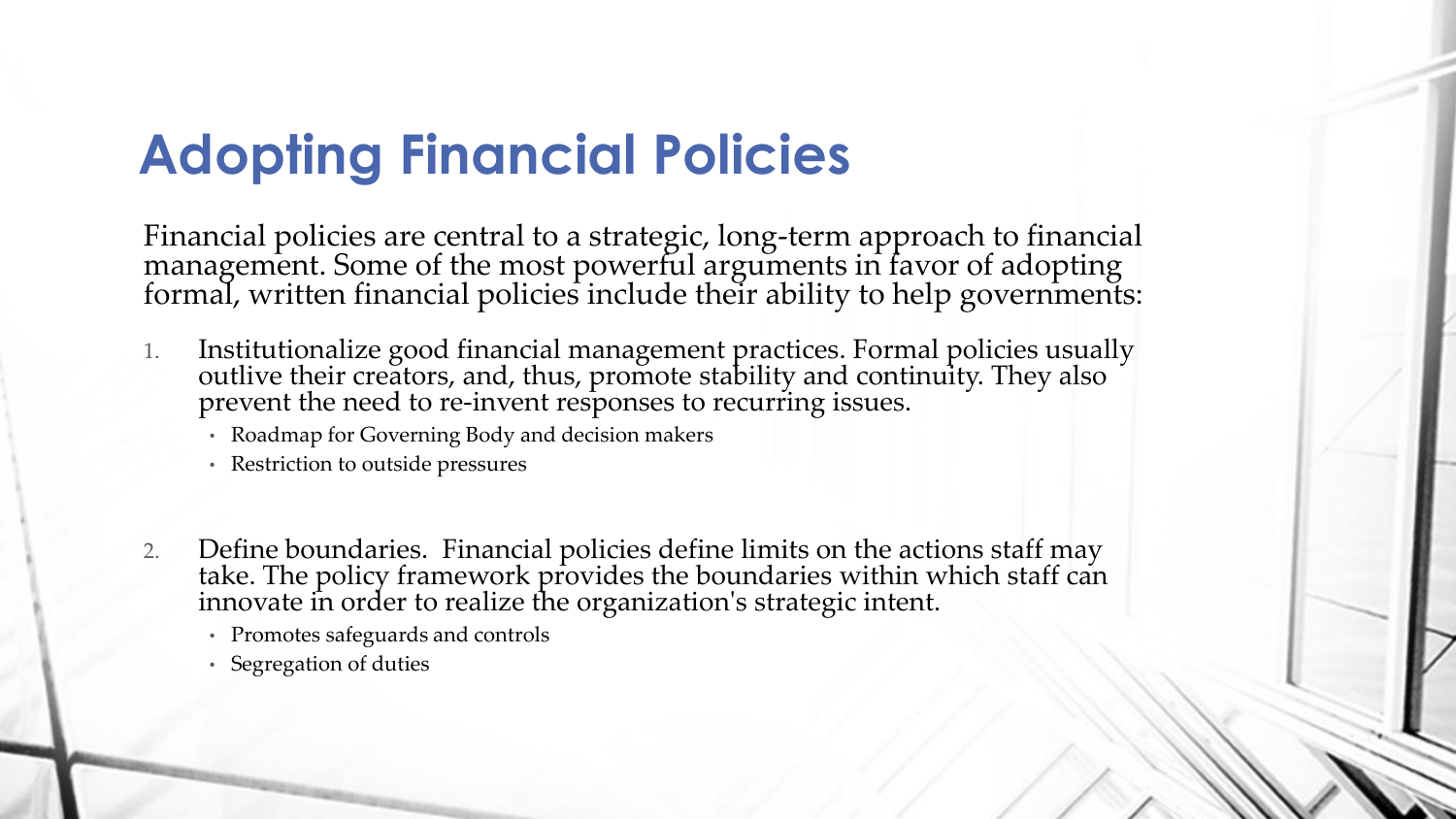# **Adopting Financial Policies**

- 3. Support good bond ratings and thereby reduce the cost of borrowing • Bond ratings are a tangible metric of financial position
- 4. Promote long-term and strategic thinking. The strategic intent articulated by many financial policies necessarily demands a long-term perspective from the organization.
	- A strong financial position is cultivated slowly year by year
- 5. Manage risks to financial condition. A key component of governance accountability is not to incur excessive risk in the pursuit of public goals. Financial policies identify important risks to financial condition.
- 6. Clarify and crystallize strategic intent for financial management. Financial policies define a shared understanding of how the organization will develop its financial practices and manage its resources to provide the best value to the community.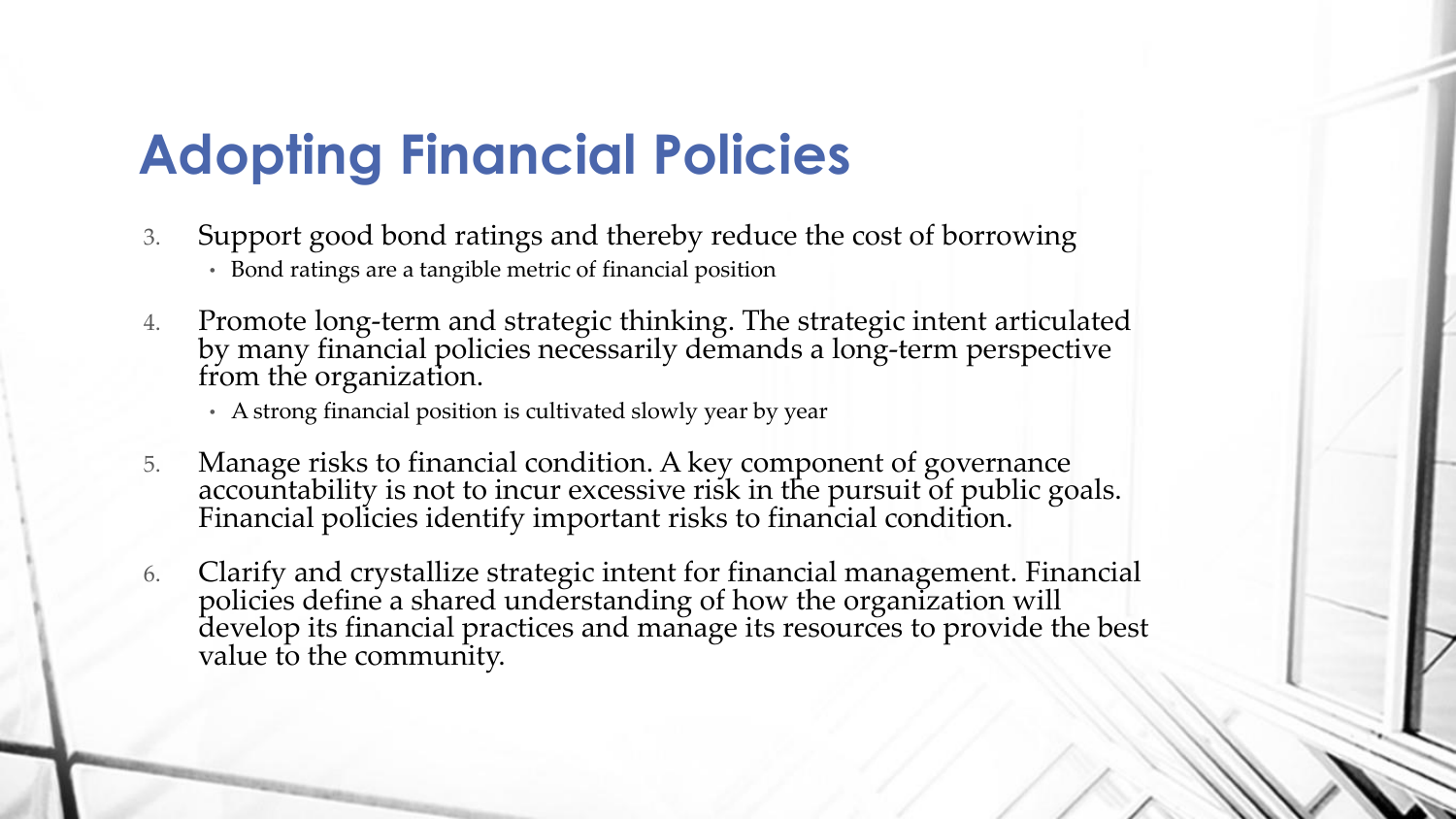### **Adopting Financial Policies**

Steps to consider when making effective financial policies include

- 1. Scope Financial categories to consider for a formal policy
- 2. Development Create, Review, Adopt, and Implement
- 3. Design Form and availability
- 4. Presentation and review Organized, reviewed, and updated as needed in a systematic fashion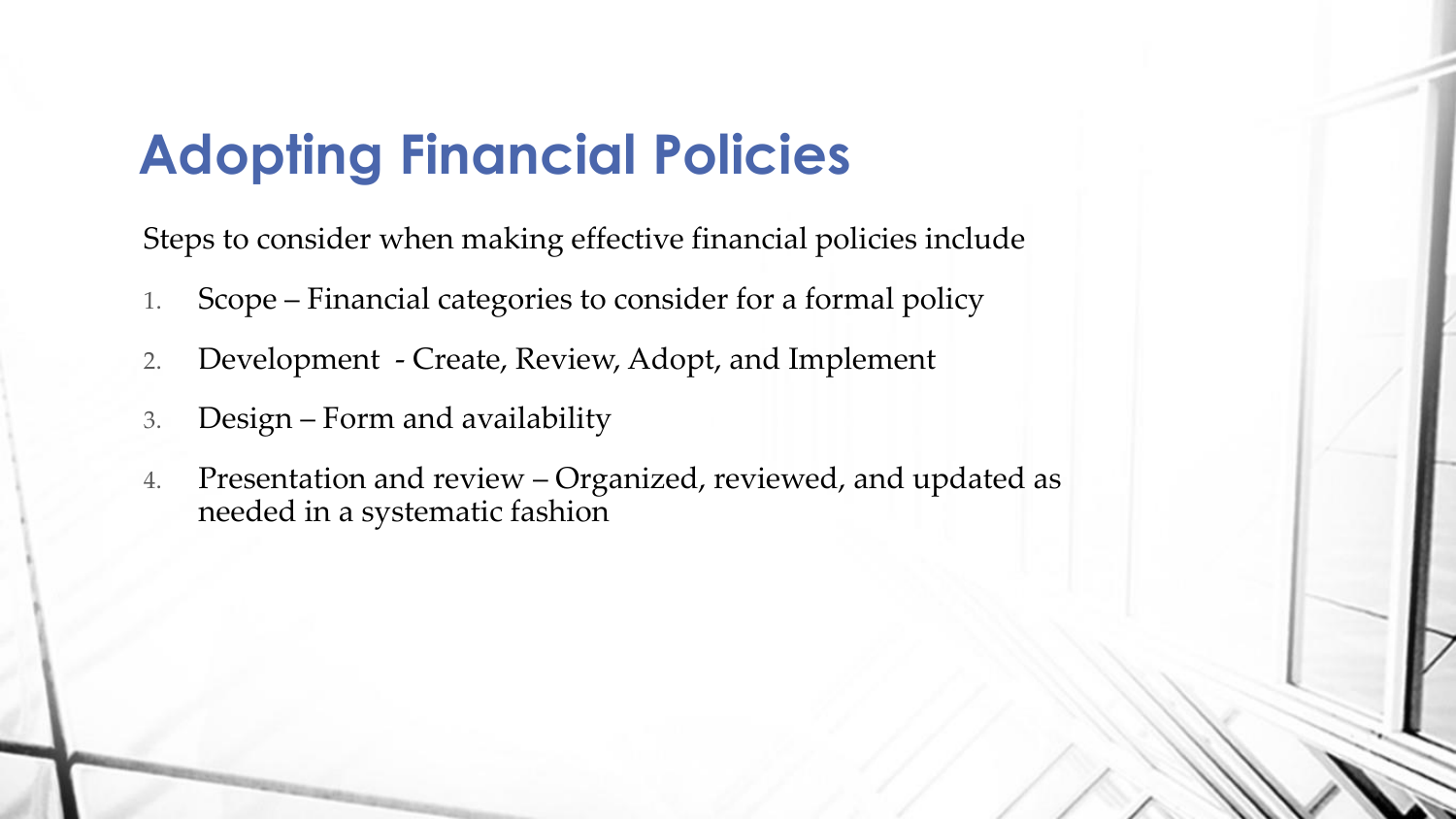#### **Fund Balance**

- A formal policy on the "Appropriate" level of unrestricted fund balance that should be maintained
- "Appropriate" level is unique to each entity. Factors to consider:
	- Capital and operational needs
	- Revenue volatility
	- Exposure to one-time outlays (Disasters, State Aid cuts, etc)
- Use and Replenishment
	- The fund balance policy should define conditions warranting its use, and if a fund balance falls below the government's policy level, a solid plan to replenish it.
	- Generally, governments should seek to replenish their fund balances within one to three years of use.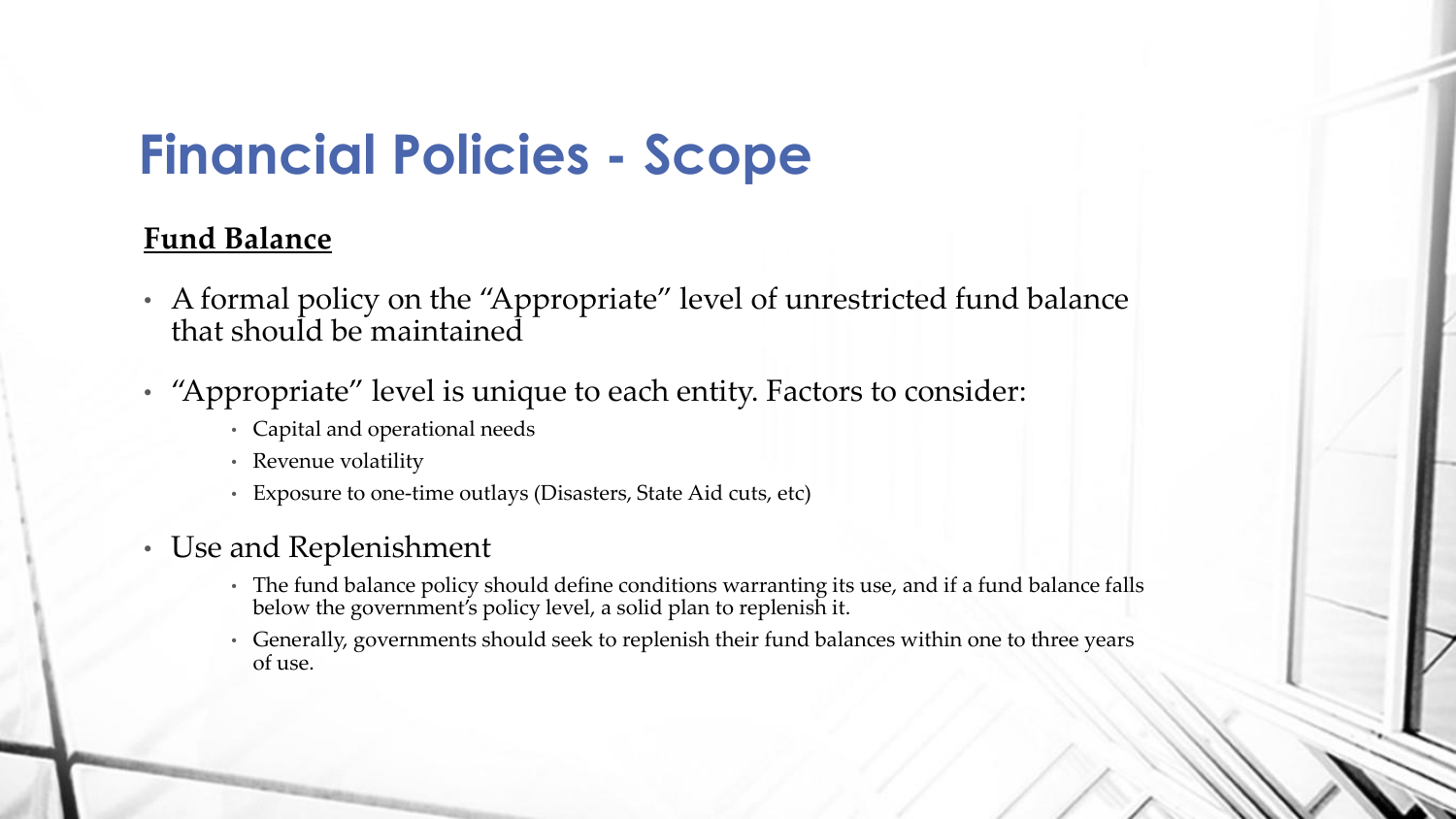#### **Fund Balance (Continued)**

**GUIDELINE 1:** Surplus included as revenue in any annual budget should not exceed the amount of surplus generated in the prior calendar year. *Surplus included as revenue is essentially a contingency reserve or cushion within the budget, intended to protect the Borough against revenue shortfalls and to provide funds should additional spending be needed for operations. The intent of this guideline is to smooth or stabilize the amount of surplus used in the annual budget while allowing modest increases over time. The prior year constraint helps prevent surplus from falling below desired levels. The use of such a constraint is a practice rating agencies prefer to see*

**GUIDELINE 2**: Surplus at the end of any calendar year should be 20-25% of total appropriations for the coming year. *The guideline range (a) provides a prudent amount of "surplus as revenue" for inclusion in the annual budget while (b) maintaining an ample balance sheet reserve for emergency situations; unique, one-time developments; and contingent liabilities. The range is also consistent with best municipal practices, third-party analyses and rating agency criteria for the most highly rated municipalities.*

**GUIDELINE 3**: Surplus in excess of the upper end of Guideline 1B range (i.e., >25%) may only be used for the Capital Improvement Fund (CIF) or to pay down debt (including prefunding of obligations). *The intent is for "excess surplus" to be used for improving the long-term financial condition of the Borough, not for near term or operating appropriations.*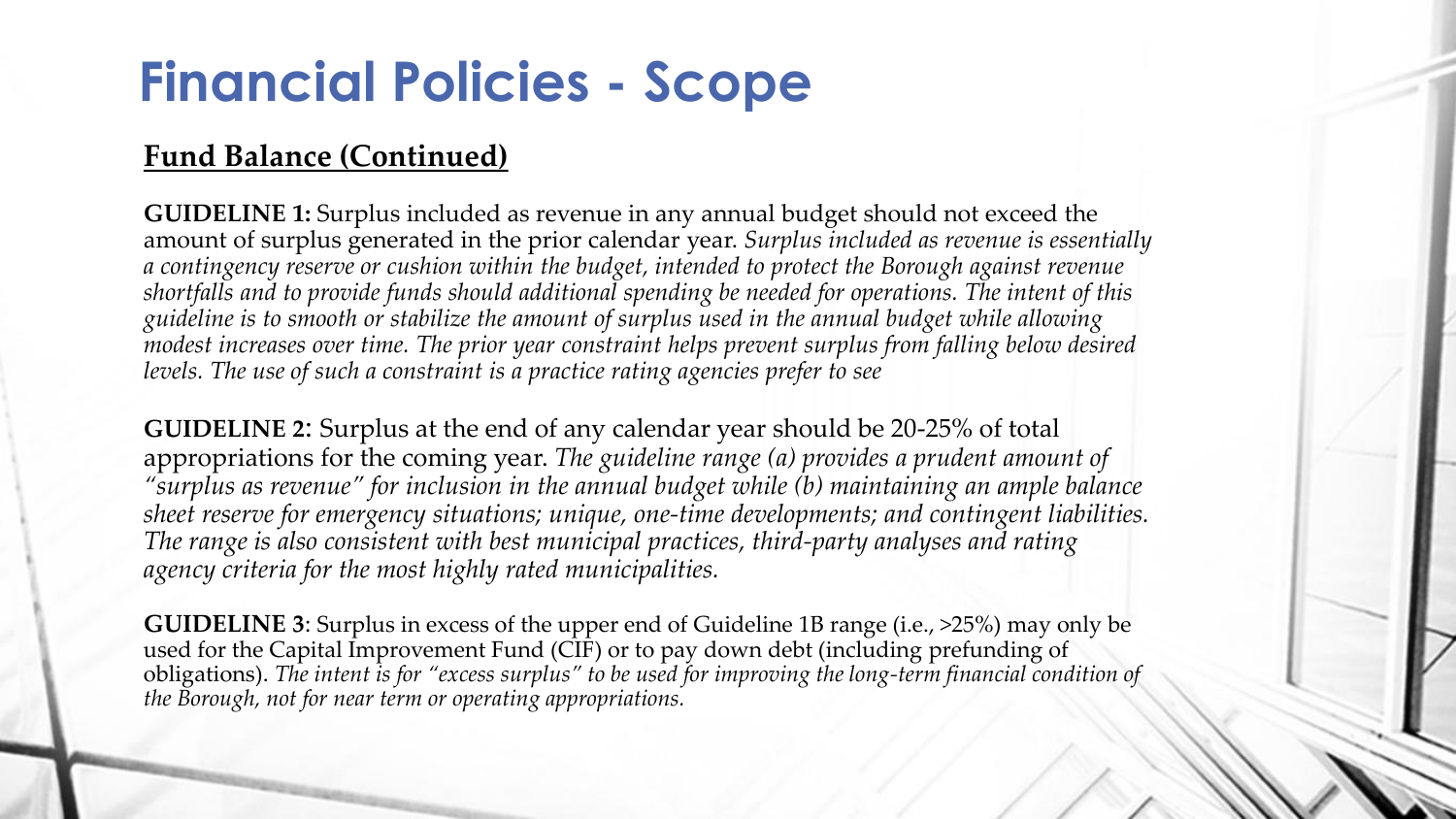#### **Debt Management**

- Debt management policies are written guidelines, allowances, and restrictions that guide the debt issuance process
- Adherence to a debt management policy signals to rating agencies and the capital markets that a government is well managed
- Examples:

#### **1. Debt Limits**

- Setting specific limits or acceptable ranges for each type of debt. Limits generally are set for legal, public policy, and financial reasons.
- Measurement ratios: Debt per capita, Debt to personal income, Debt to taxable property value, and Debt service payments as a percentage of general fund revenues or expenditures

**GUIDELINE 1:** Debt service (interest and principal) within the municipal budget should not exceed 10% of total appropriations.

**GUIDELINE 2:** No bond ordinance shall be finally adopted if it appears from the supplemental debt statement required by this chapter that the percentage of net debt as stated therein pursuant to 40A:2-42 exceeds 3 ½%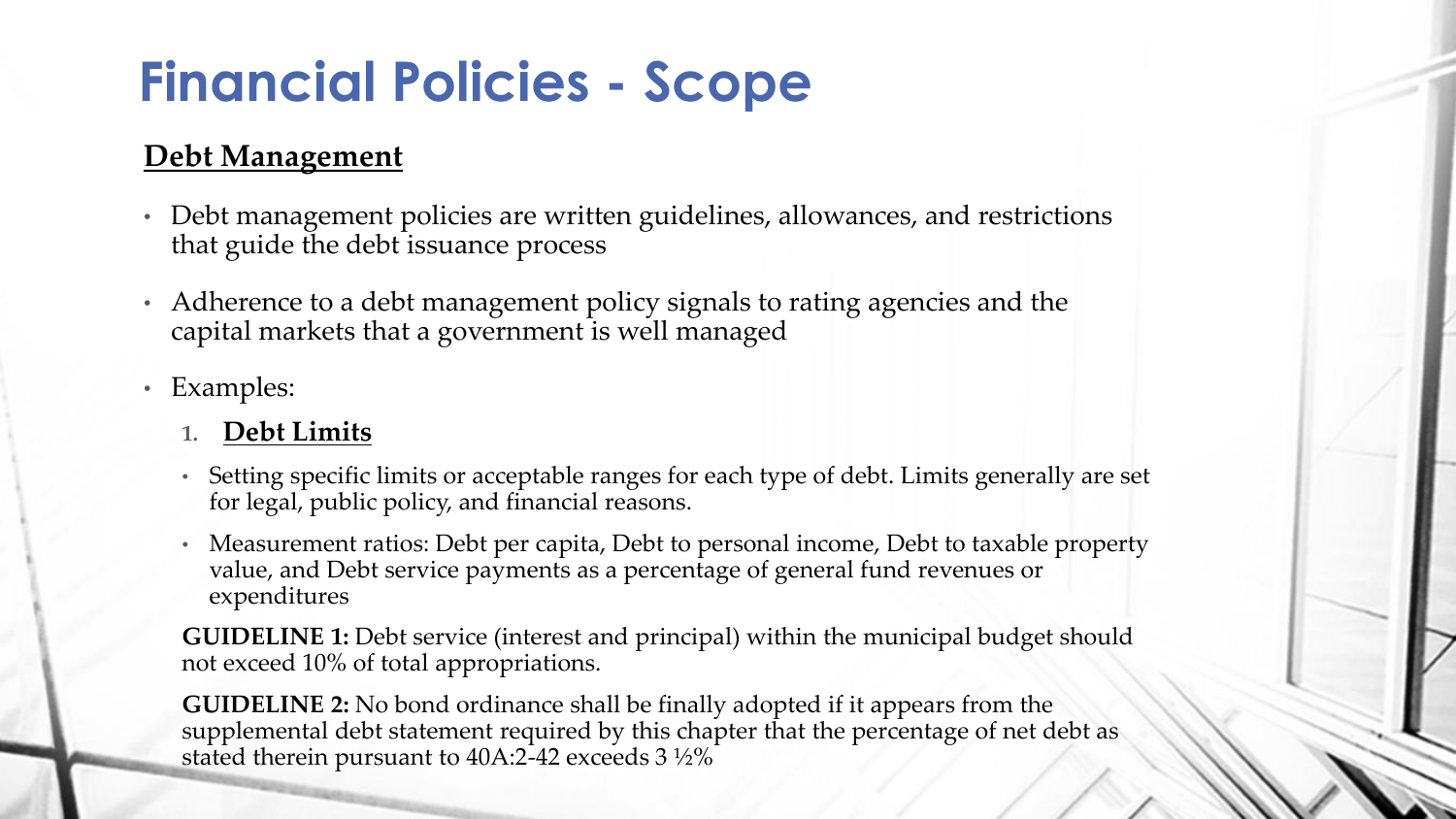#### **Debt Management (Continued)**

#### **2. Debt Structure**

- Maximum term (often stated in absolute terms or based on the useful life of the asset(s)
- Average maturity
- Debt service pattern such as equal payments or equal principal amortization

**GUIDELINE:** New borrowing should generally be limited to capital assets having a useful life of at least 15 years. Exceptions can be made for a capital asset that generates revenue and produces a reasonably attractive return on the investment required for the asset.

#### **3. Debt Issuance**

- Selection and use of professional service providers
- Criteria for issuance of advance refunding and current refunding bonds
- Criteria for determining the sale method

#### **3. Debt Management**

- Investment of Bond Proceeds
- Market disclosures, annual certification, and federal/state compliances
- Arbitrage monitoring and filing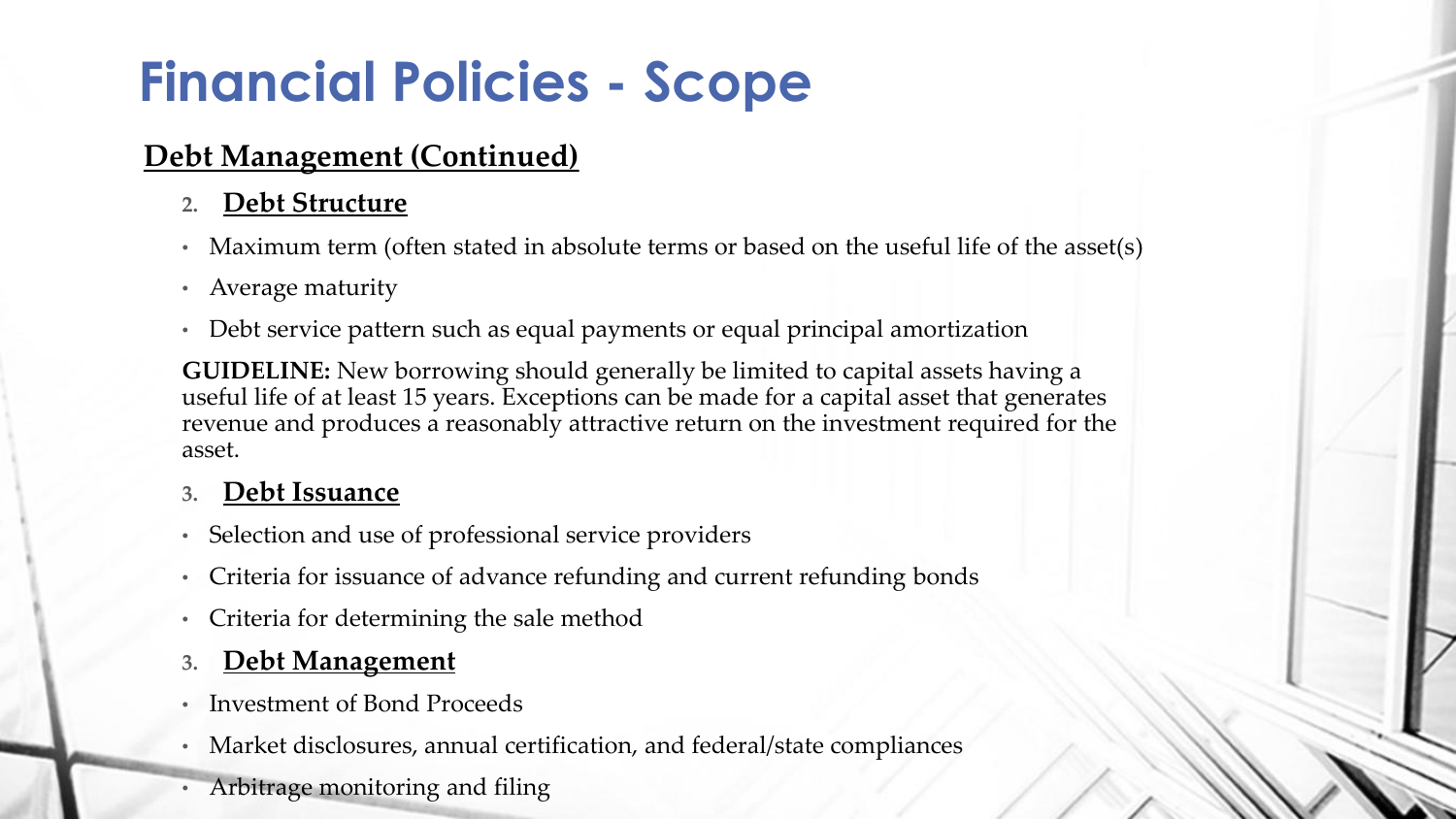#### **Capital Projects and Planning**

- Effective policies help a government to assure the sustainability of its infrastructure by establishing a process for addressing maintenance, replacement, and proper fixed asset accounting over the full life of capital assets
- A sustainable capital plan must consider all capital needs as a whole, assess fiscal capacity, plan for debt issuance, and understand impact on reserves and operating budgets, all within a given planning timeframe.

#### • **Examples:**

- 1. A clear definition of what constitutes a capital improvement project
- 2. A description of the role of the public and other external stakeholders in the process
- 3. A requirement that the planning process includes an assessment of the government' fiscal capacity so that the final capital plan is based on what can realistically be funded by the government rather than being simply a wish list of unfunded needs.
- 4. A procedure for accumulating necessary capital reserves for both new and replacement purchases

**GUIDELINE:** The Capital Improvement Fund (CIF) line item in each municipal budget should be at minimum 2% of total budgeted appropriations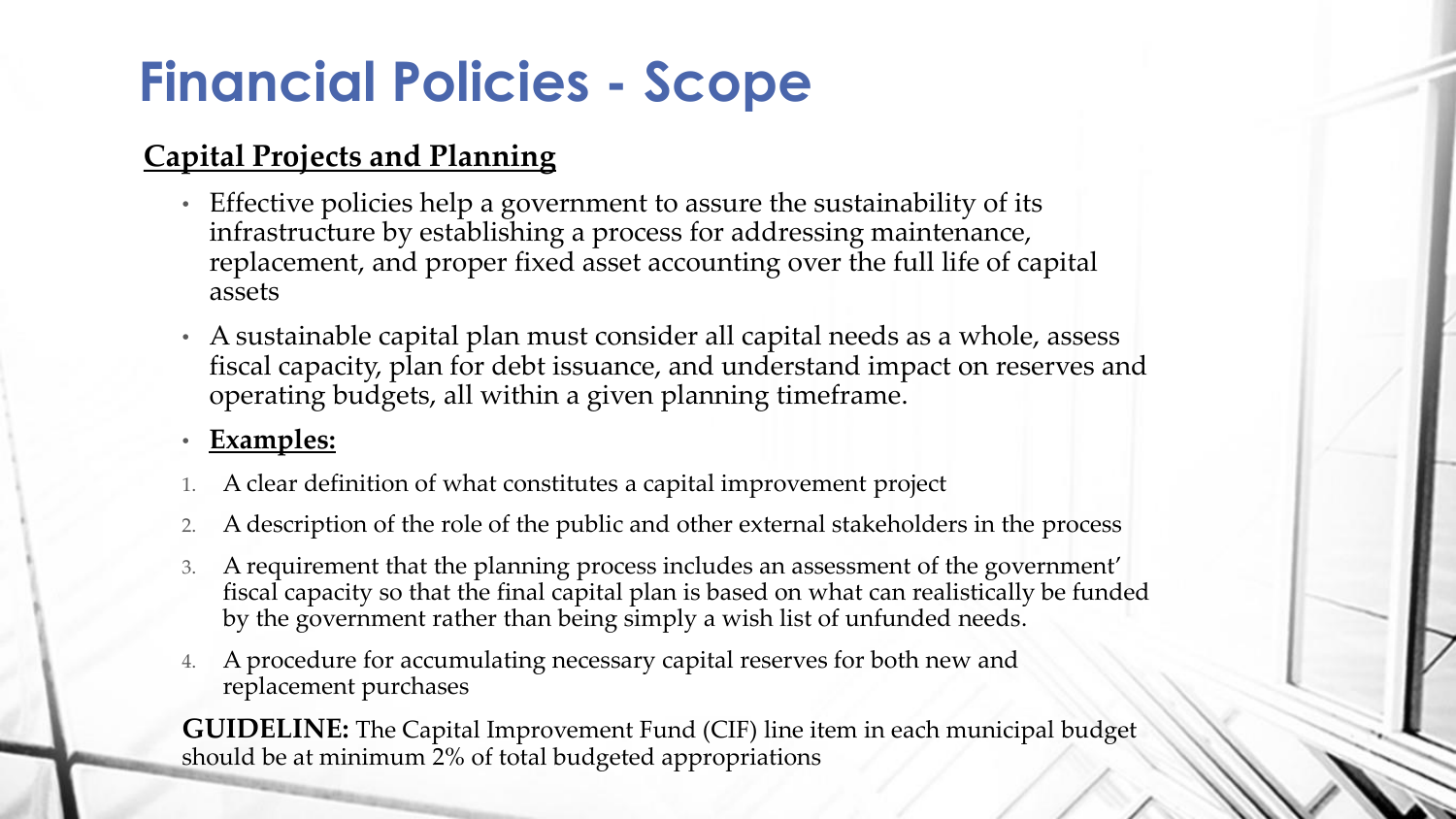#### **Other Policy Categories**

- Investments
- Financial Reporting
- Risk Management and Internal Controls
- Annual Budget Process
- Economic Development
- Revenue and Expenses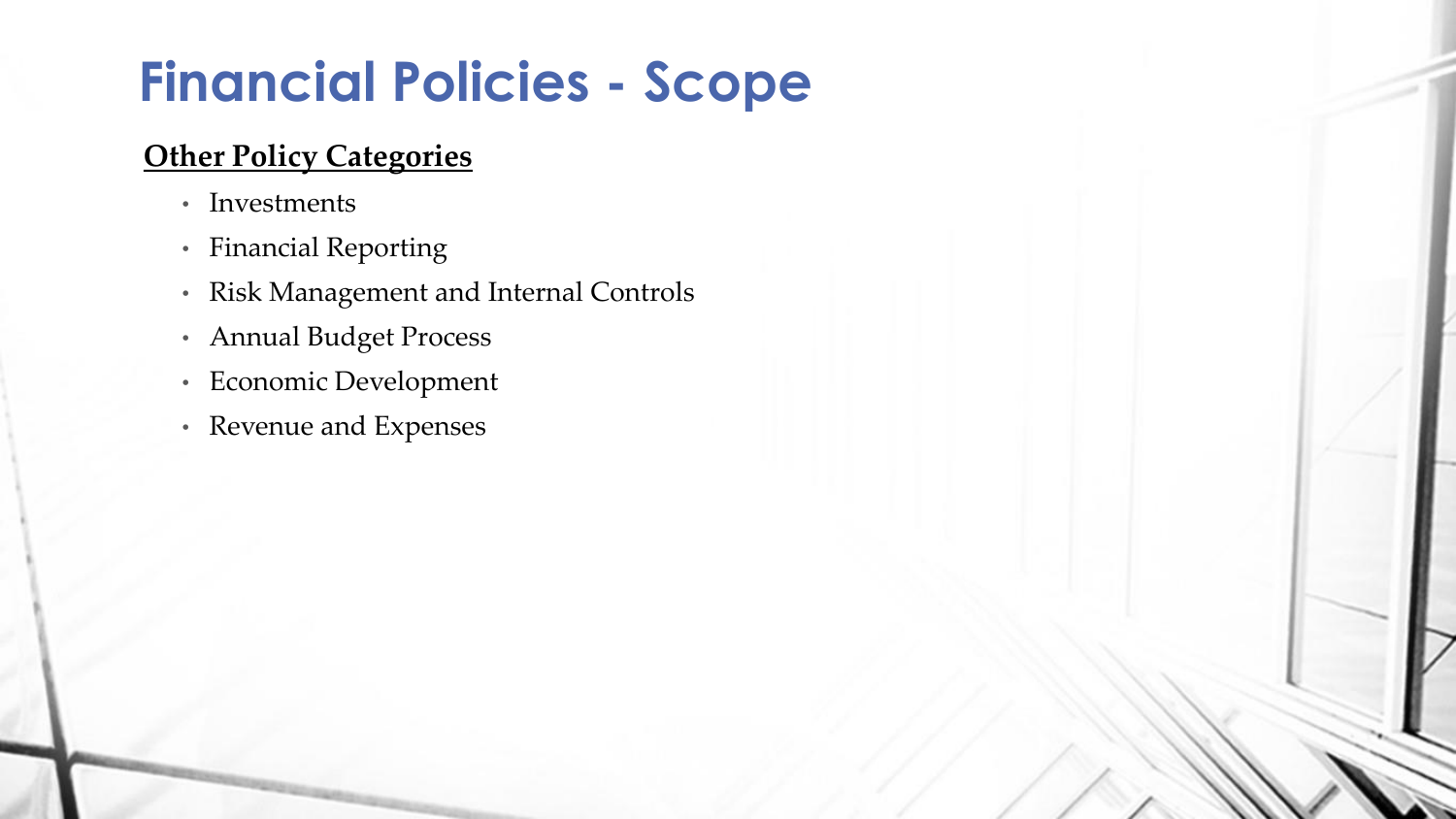## **Forecasting in the Budget Process**

- Integral to the budget process
- The purpose of the financial forecast is to evaluate current and future fiscal conditions to guide policy and programmatic decisions
- Help identify future revenue and expenditure trends that may have an immediate or long-term influence on government policies, strategic goals, or community services.
- Best Practices:
	- GFOA recommends that governments at all levels forecast major revenues and expenditures
	- The forecast, along with its underlying assumptions and methodology, should be clearly stated and made available to stakeholders in the budget process
	- The forecast should be regularly monitored and periodically updated.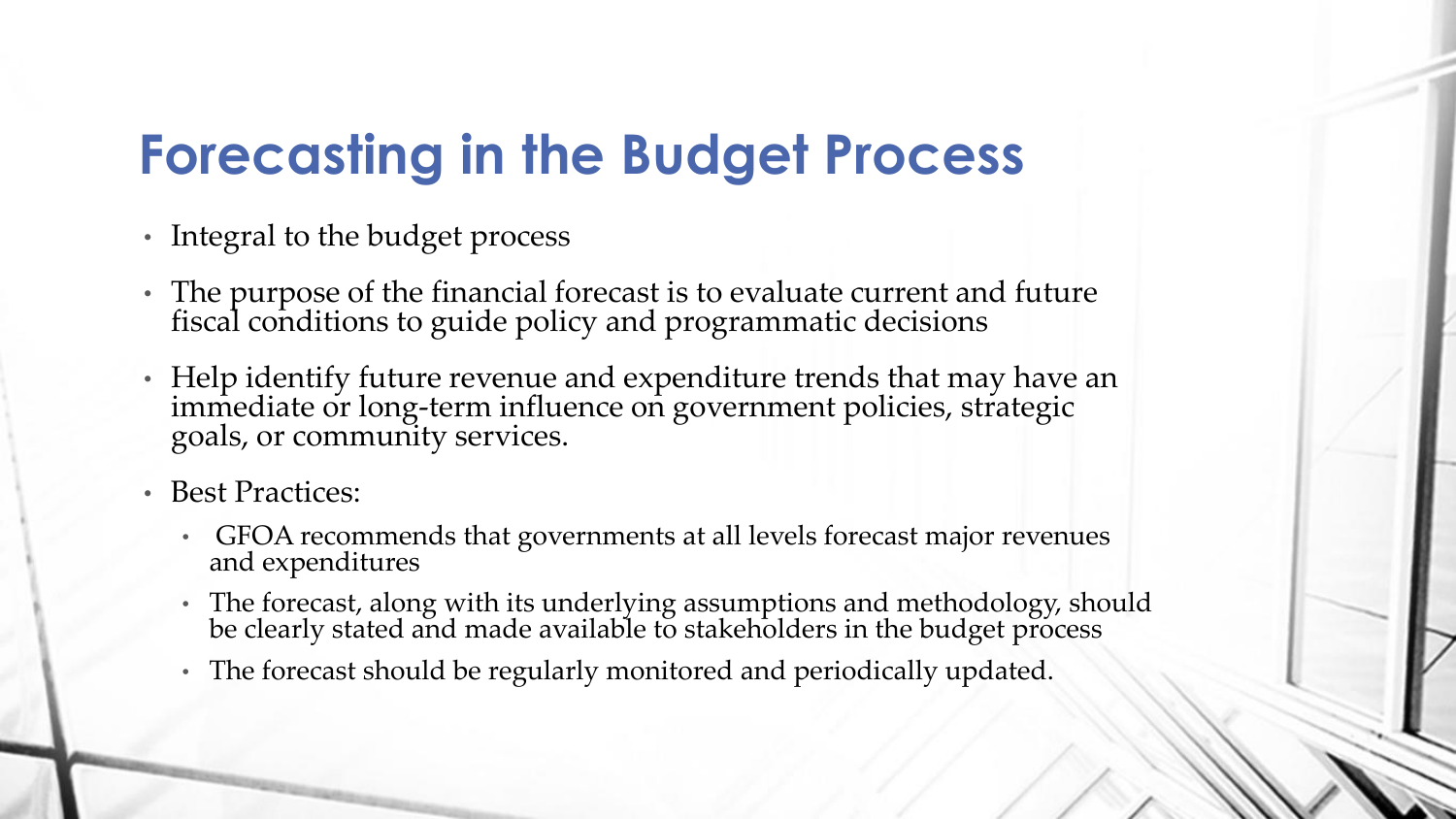### **Forecasting in the Budget Process**

- Six Step Process
	- 1. Define Assumptions
	- 2. Gather Information
	- 3. Exploratory Analysis
	- 4. Select Methods
	- 5. Implement Methods
	- 6. Utilize Forecasts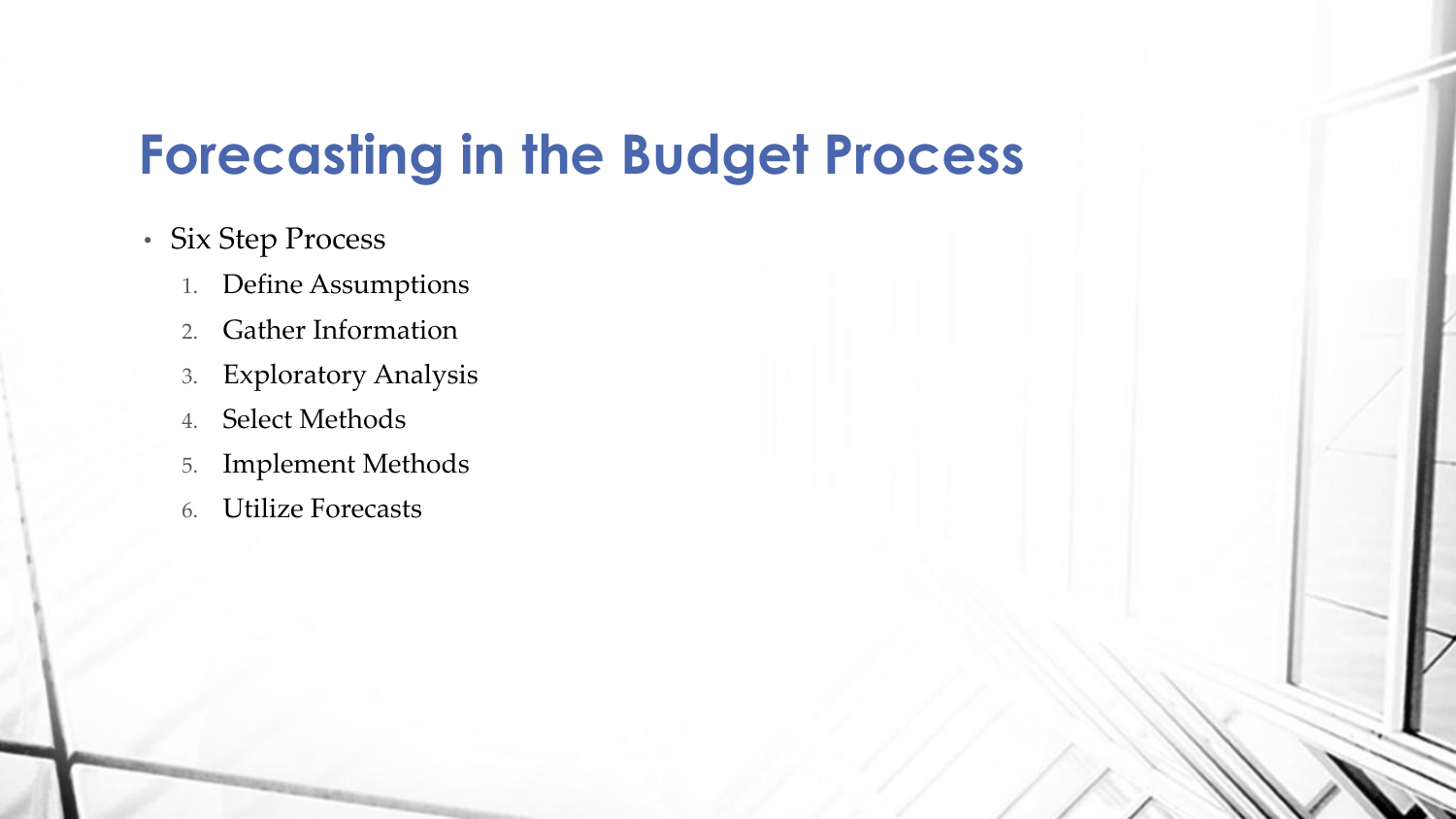### **Forecasting – Define Assumptions**

- What is the time horizon?
	- Usually looking 5-10 years out
	- Forecast becomes more generic as years are extended
- What is the objective of the forecast?
	- Conservative Approach Underestimate revenues and build in contingencys for expenditures. Might make it harder to balance the budget, but will reduce long term risk.
	- Objective Approach Estimate revenue and expenses as accurately as possible. Easier to balance the budget, greater risk in shortfall.
- What are the political/legal issues related to the forecast?
- What are the major revenue and expenditure categories?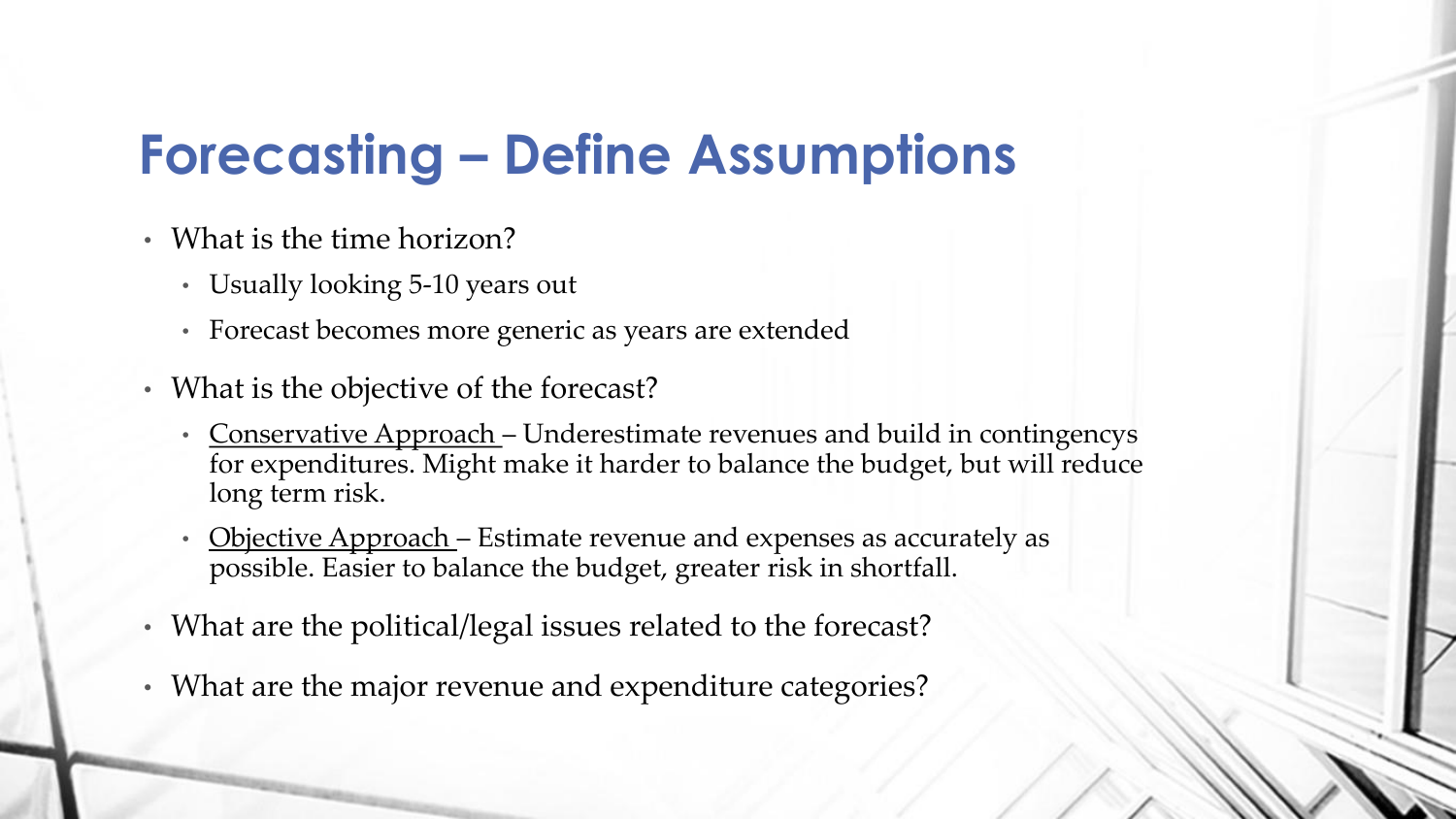## **Forecasting – Gather Information**

- Engage resources to obtain information on future performance and impactful events:
	- Department Heads
	- Governing Body
	- Outside professionals (auditors, advisors, legal team)
- Examine historical data
	- Past budgets
	- Financial results
- Communication is essential!
	- Contracts, capital plans, financial agreements, redevelopment, etc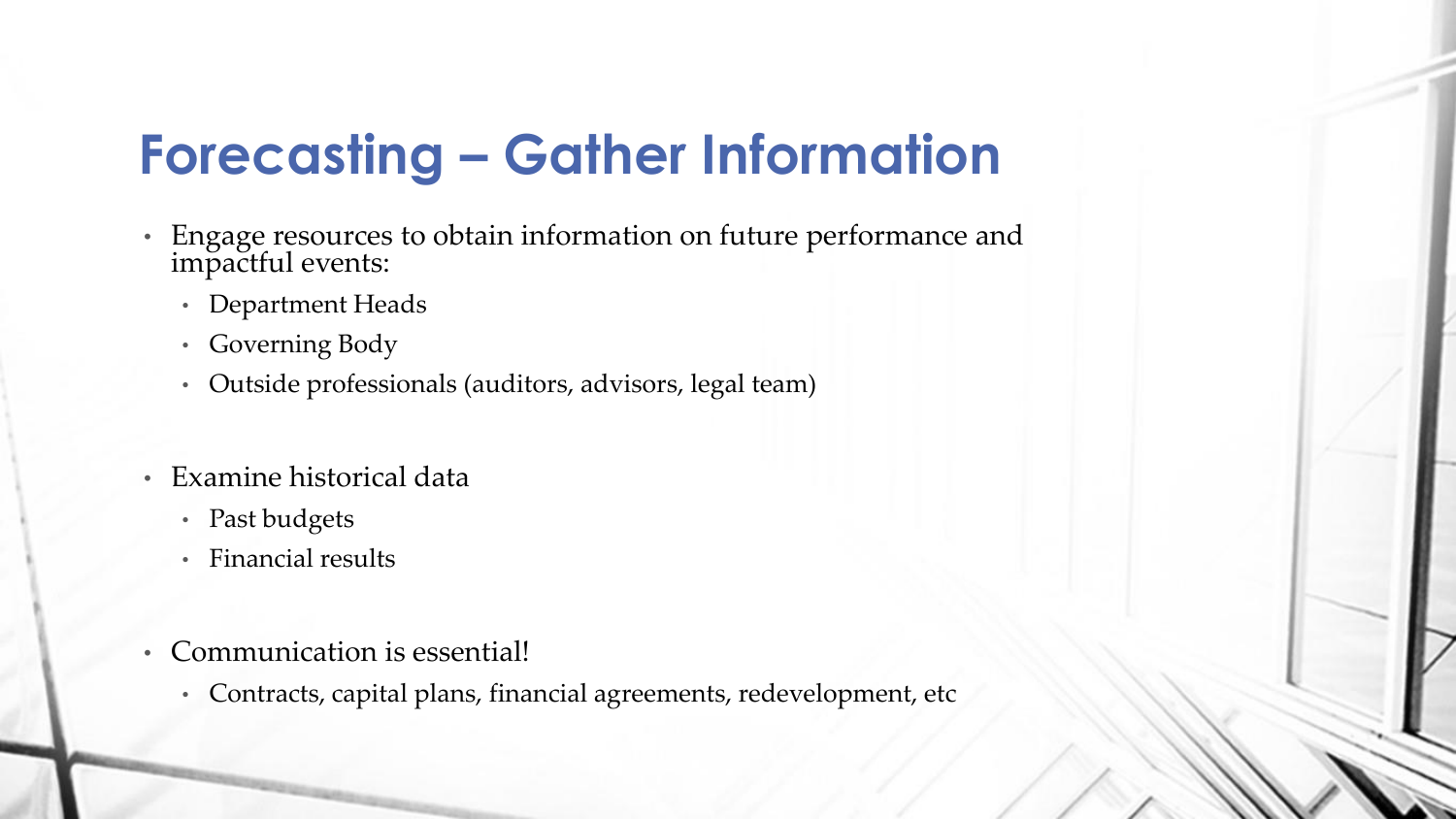### **Forecasting – Analysis**

- Engage resources to obtain information on future performance and impactful events:
	- Department Heads
	- Governing Body
	- Outside professionals (auditors, advisors, legal team)
- Examine historical data
	- Past budgets
	- Financial results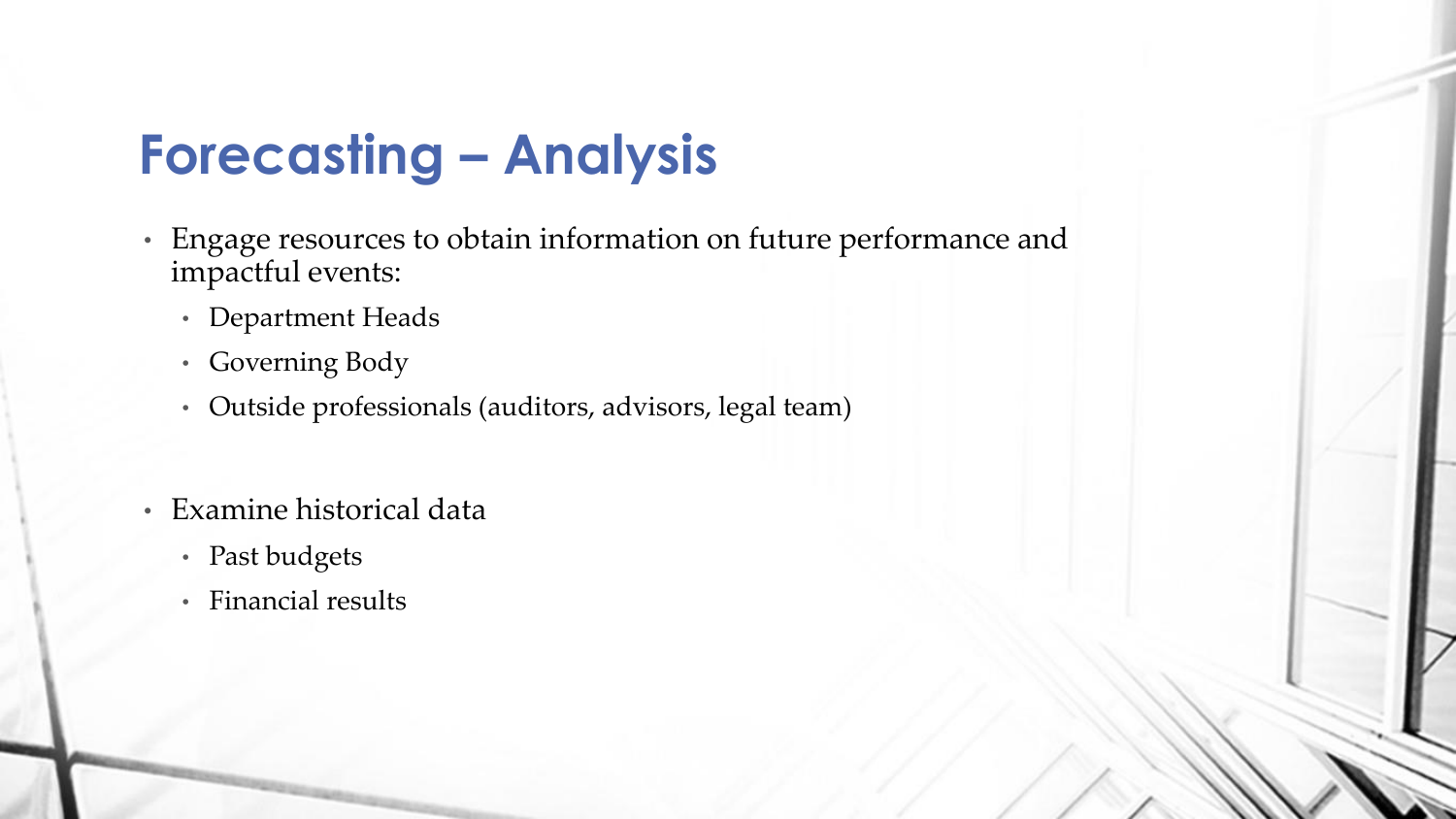### **Forecasting – Analyze, Implement, and Present**

- Presentation of a Financial Forecast
	- Build the message around a baseline set up assumptions that represent a reasonable level on consistency
	- Any assumptions that stray from the norm should be clearly stated
	- Avoid overpromising and communicate the future conditions are subject to change
	- Describe forces that may cause actual results to stray from the forecast and briefly discuss how these forces would affect the predicted analysis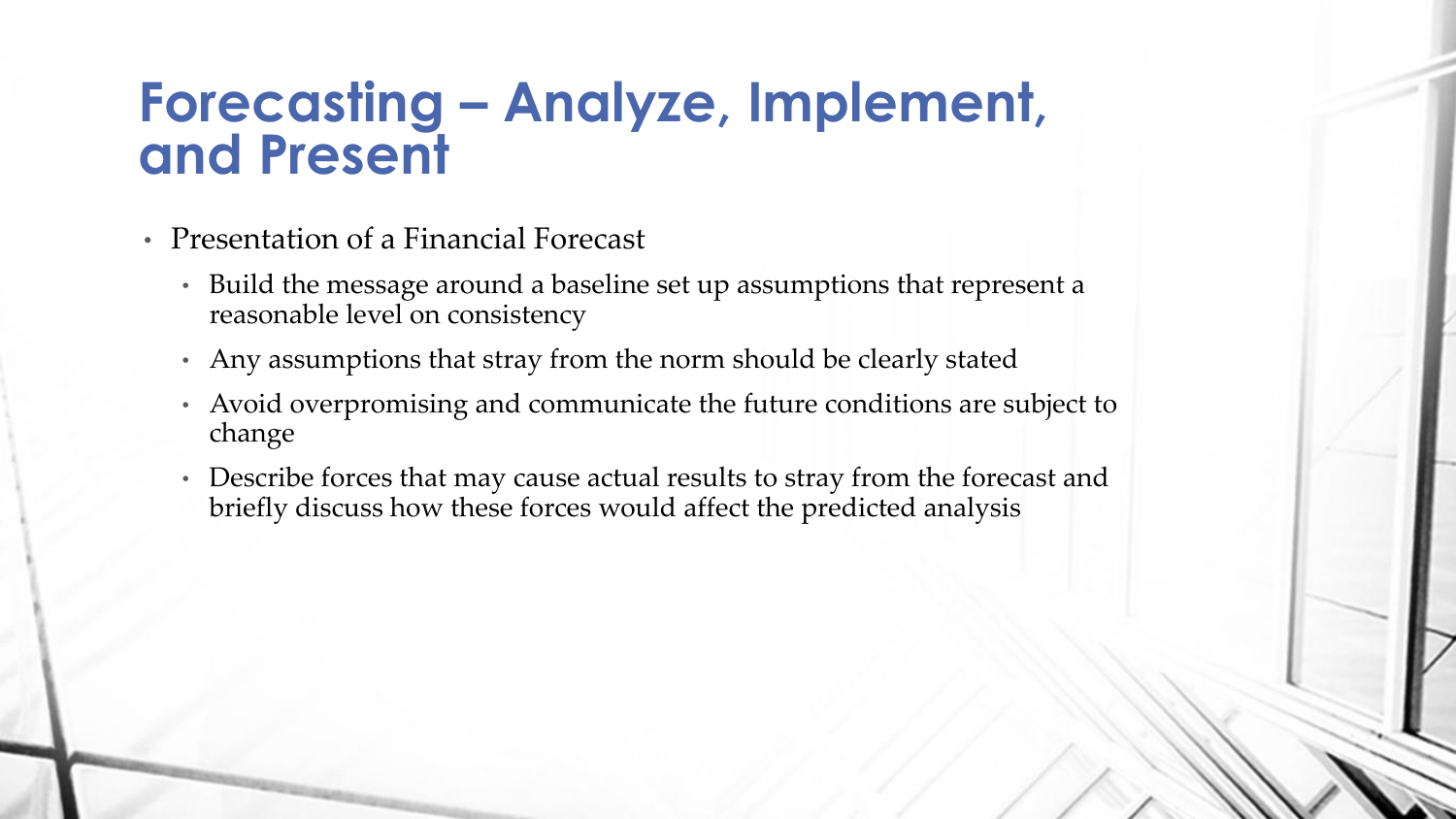### **Examples in Municipal Budgets:**

- Salary and Wages
- Other Operating Expenses
- Revenues
- Fund Balance
- Debt Service
- Capital Purchases Plans
- Cash Flow